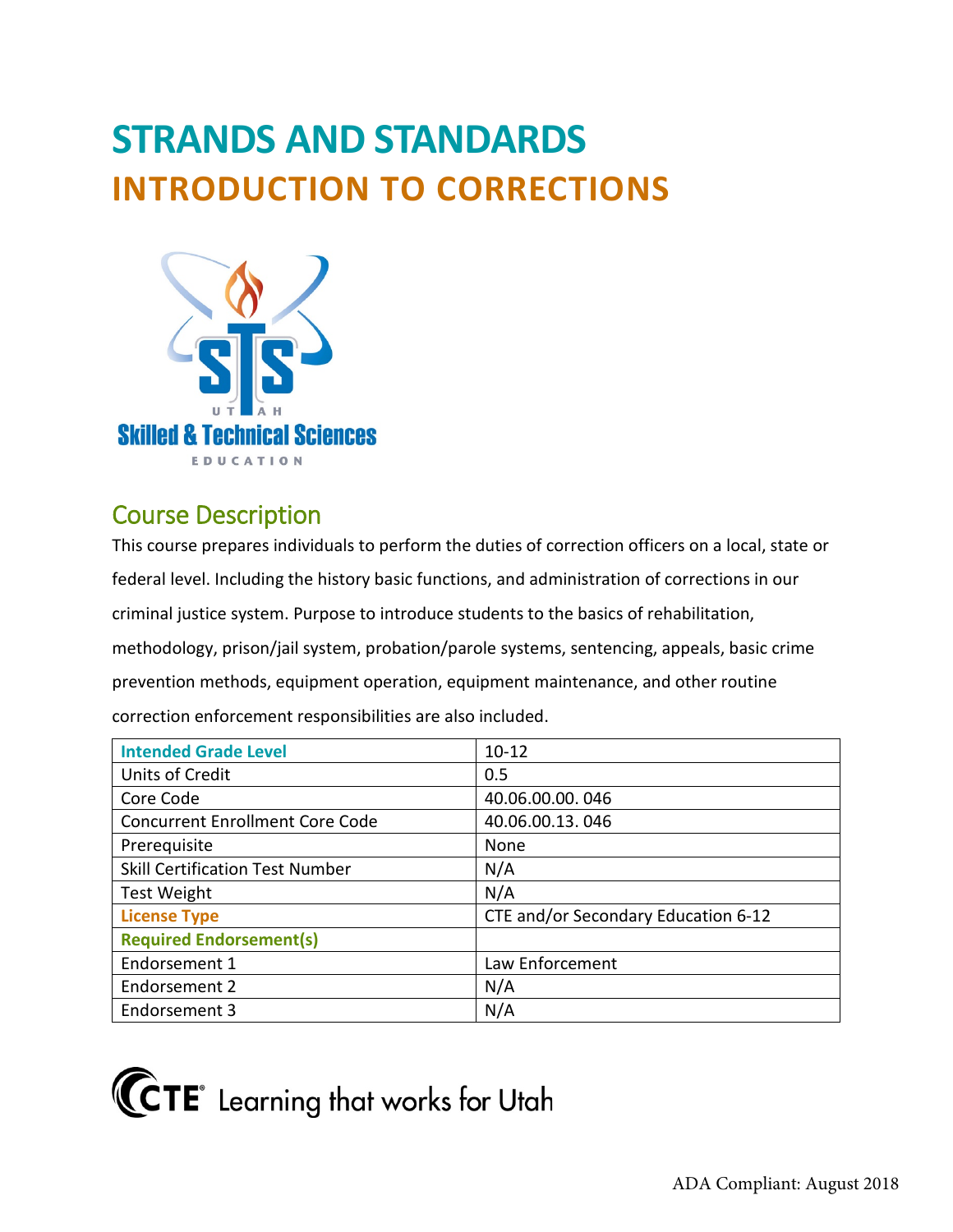## STRAND 1

**Students will be able to understand the corrections system, history, and administration of corrections in our criminal justice system.** 

## Standard 1

The role of corrections in society.

Standard 2 The philosophy of corrections.

Standard 3 A brief history of corrections.

Standard 4 Correction officer's authority in the United States.

Standard 5 Bill of Rights within corrections.

# STRAND 2

**Students will be able to understand the law and criminal justice system.** 

Standard 1 Utah law.

Standard 2 General provisions.

Standard 3 Principles of criminal responsibilities.

Standard 4 Classification of criminal offences.

Standard 5 Criminal justice system.

# STRAND 3

**Students will be able to understand sentence proceedings and guidelines.** 

Standard 1 Pre-trial proceedings.

Standard 2 The courts.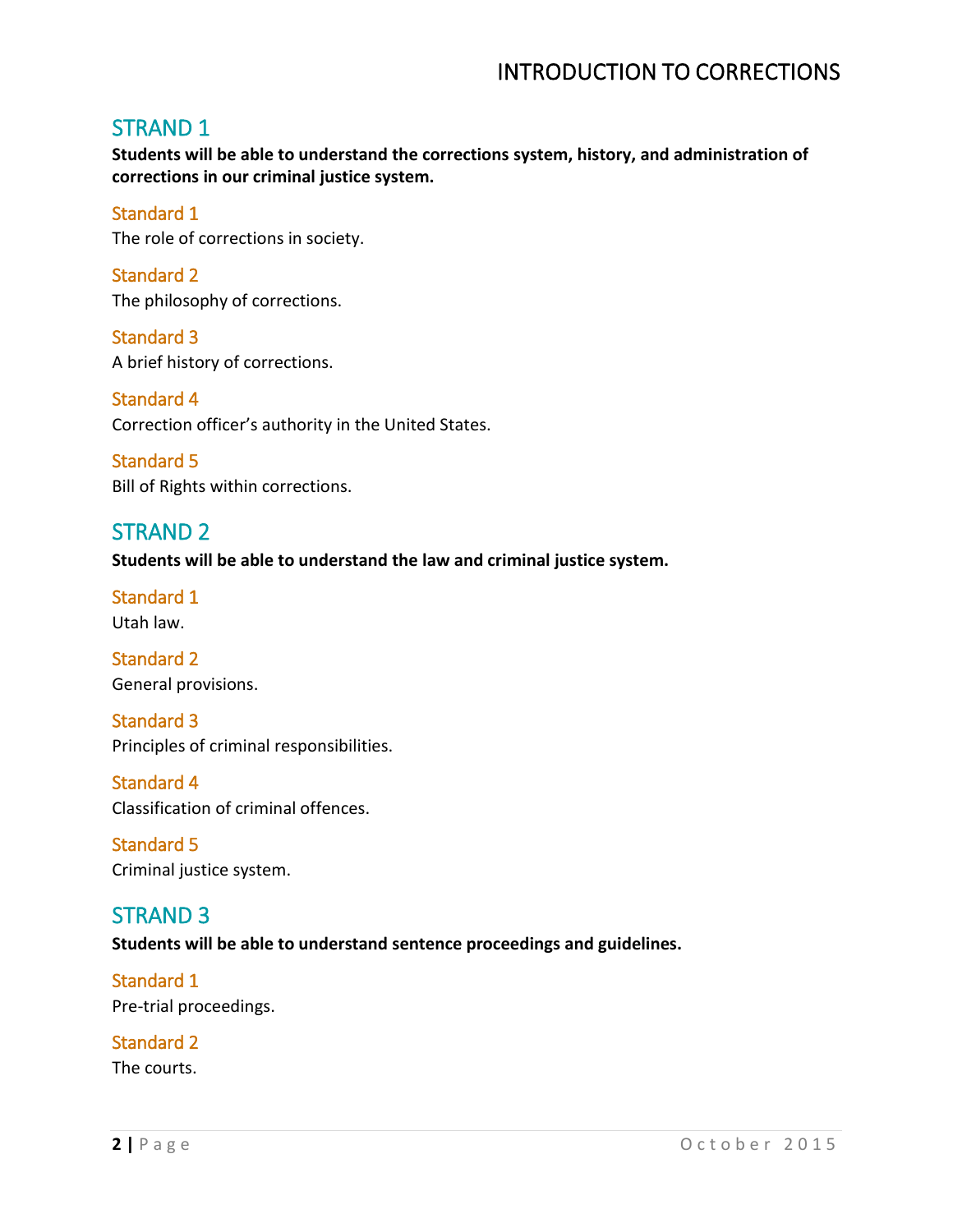### Standard 3

The jury.

Standard 4 Corrections history.

Standard 5 Recidivism

Standard 6 Typical courtroom layout.

Standard 7 Attorneys

Standard 8 Plea bargaining.

Standard 9 Sentencing

Standard 10 Costs of conviction.

Standard 11 Trial process.

## STRAND 4

**Students will be able to understand the corrections system and juvenile justice.**  Standard 1 Goals of corrections.

Standard 2 Prison life.

Standard 3 Future trends in corrections.

Standard 4 Prisoner rights.

Standard 5 Rehabilitation

Standard 6 Death penalty.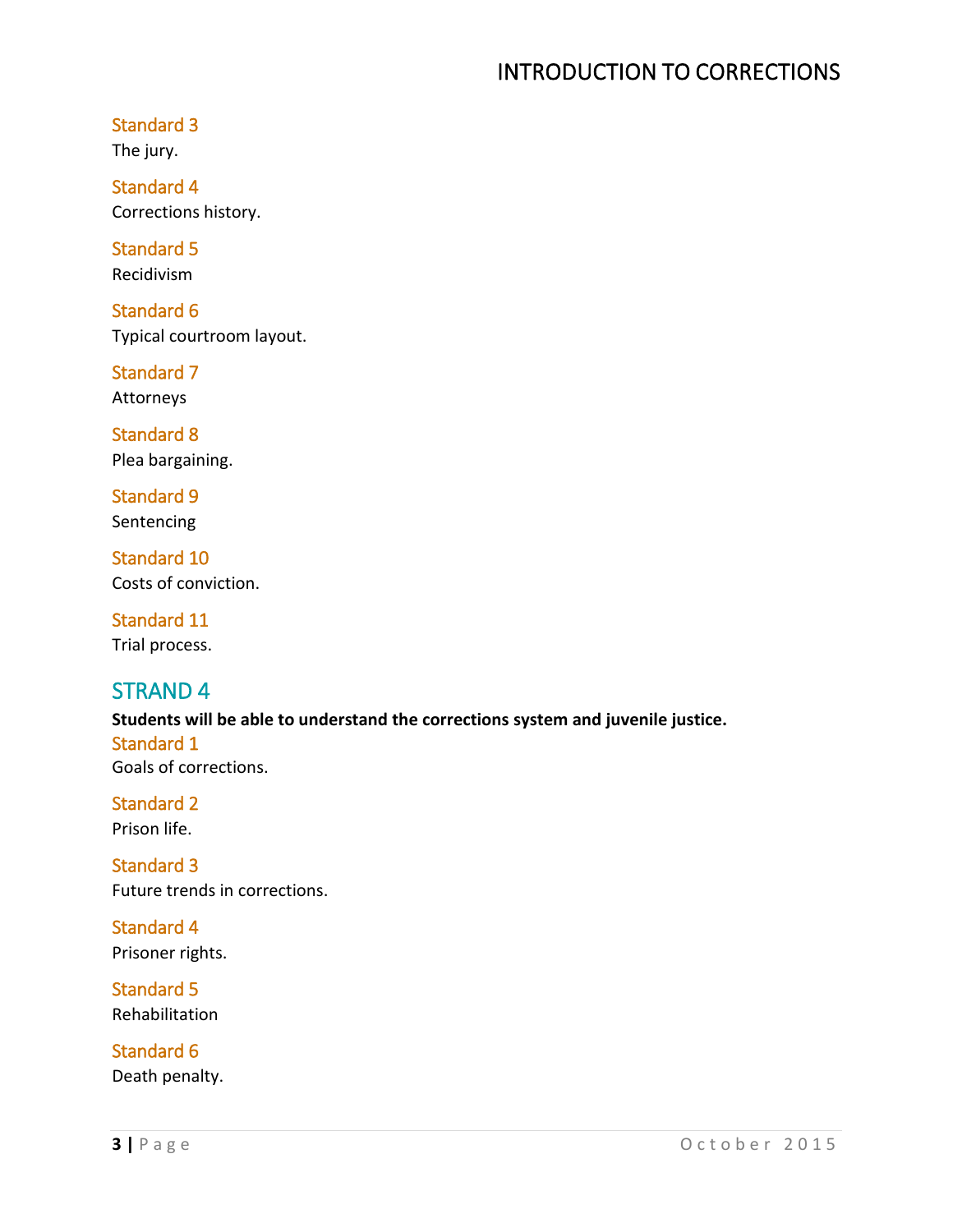## Standard 7

The juvenile justice system.

## Standard 8

Youth corrections.

Standard 9 Certified adult.

## STRAND 5

**Students will be able to understand corrections as an occupation.**

Standard 1 Positive and negative aspects.

Standard 2 Job opportunities.

Standard 3 Civilian and Sworn.

Standard 4 Becoming a Corrections Officer.

## STRAND 6

**Students will understand the importance of career readiness skills as it relates to the workplace and outlined in the SkillsUSA Framework – Level 2.** 

### Standard 1

Understand and demonstrate reliability.

- Determine individual time management skills.
- Explore what's ethical in the workplace or school.
- Demonstrate awareness of government.
- Demonstrate awareness of professional organizations and trade unions.

### Standard 2

Understand and demonstrate responsiveness.

- Define the customer.
- Recognize benefits of doing a community service project.
- Demonstrate social etiquette.
- Identify customer expectations.